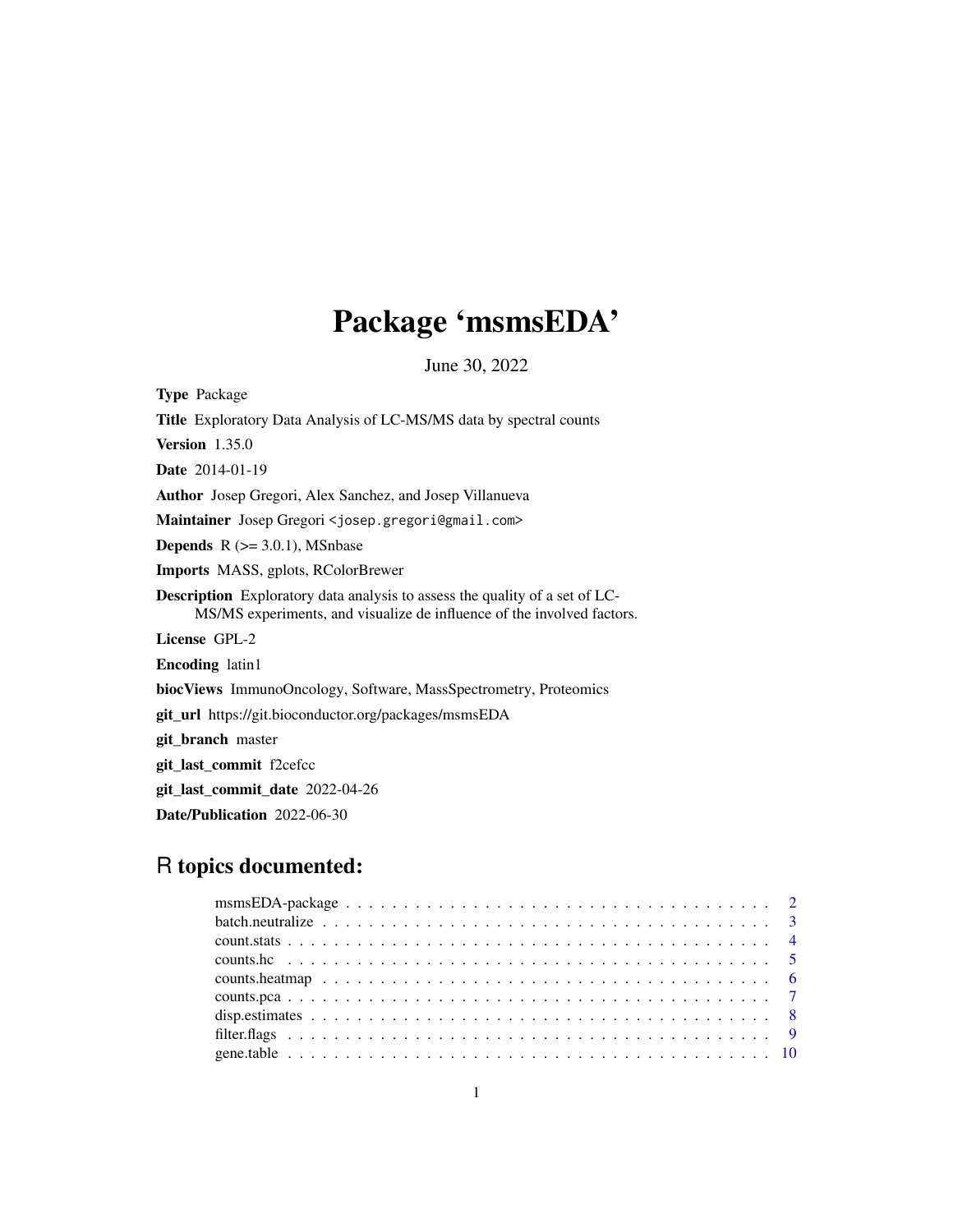<span id="page-1-0"></span>

| Index |  | 18 |
|-------|--|----|
|       |  |    |
|       |  |    |
|       |  |    |
|       |  |    |
|       |  |    |
|       |  |    |
|       |  |    |
|       |  |    |

msmsEDA-package *Exploratory Data Analysis of label-free LC-MS/MS spectral counts*

# Description

Exploratory data analysis to assess the quality of a set of label-free LC-MS/MS experiments, quantified by spectral counts, and visualize de influence of the involved factors. Visualization tools to assess quality and to discover outliers and eventual confounding.

# Details

| Package: | msmsEDA    |
|----------|------------|
| Type:    | Package    |
| Version: | 1.2.0      |
| Date:    | 2014-01-18 |
| License: | $GPI - 2$  |

| pp.msms.data     | data preprocessing                            |
|------------------|-----------------------------------------------|
| gene.table       | extract gene symbols from protein description |
| count.stats      | summaries by sample                           |
| counts.pca       | principal components analysis                 |
| counts.hc        | hierarchical clustering of samples            |
| norm.counts      | normalization of spectral counts matrix       |
| counts.heatmap   | experiment heatmap                            |
| disp.estimates   | dispersion analysis and plots                 |
| filter.flags     | flag informative features                     |
| spc.barplots     | sample sizes barplots                         |
| spc.boxplots     | samples SpC boxplots                          |
| spc.densityplot  | samples SpC density plots                     |
| spc.scatterplot  | scatterplot comparing two conditions          |
| batch.neutralize | batch effects correction                      |
|                  |                                               |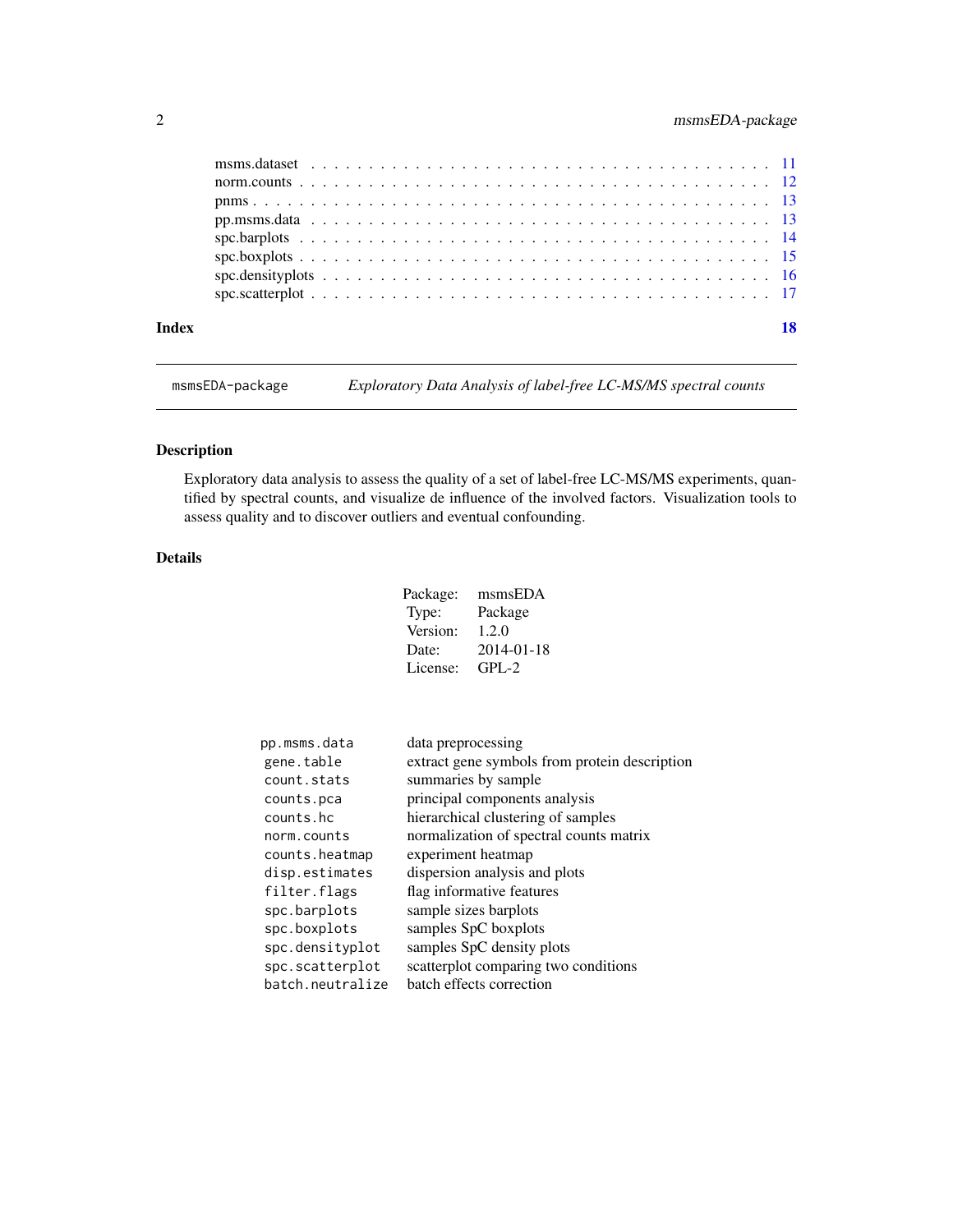# <span id="page-2-0"></span>batch.neutralize 3

#### Author(s)

Josep Gregori, Alex Sanchez and Josep Villanueva Maintainer: Josep Gregori <josep.gregori@gmail.com>

#### References

Gregori J, Villarreal L, Mendez O, Sanchez A, Baselga J, Villanueva J, "Batch effects correction improves the sensitivity of significance tests in spectral counting-based comparative discovery proteomics." J Proteomics. 2012 Jul 16;75(13):3938-51. doi: 10.1016/j.jprot.2012.05.005. Epub 2012 May 12.

batch.neutralize *Batch effects correction*

#### Description

Computes the SpC matrix where the fixed effects of a blocking factor are substracted.

#### Usage

batch.neutralize(dat, fbatch, half=TRUE, sqrt.trans=TRUE)

#### Arguments

| dat        | A SpC matrix with proteins in the rows and samples in the columns.                                                                                                                                                                                               |
|------------|------------------------------------------------------------------------------------------------------------------------------------------------------------------------------------------------------------------------------------------------------------------|
| fbatch     | A blocking factor of length equal to the number of columns in the expression<br>matrix.                                                                                                                                                                          |
| half       | When FALSE, the contrast coefficients are of the contr.treatment style. When<br>TRUE, the contrast coefficients are of the contr.sum style, its aim is to distribute<br>equally the effect to each batch level, instead of having untouched reference<br>levels. |
| sqrt.trans | When TRUE the fit is done on the square root transformed SpC matrix.                                                                                                                                                                                             |

#### Details

A model with intercept and the blocking factor is fitted. The batch effects corrected SpC matrix is computed by substracting the estimated effect of the given blocking factor. When there is no clear reference batch level, the default option half=TRUE should be preferred. The square root transformation is known to stabilize the variance of Poisson distributed counts (with variance equal to the mean). The linear model fitting gives more accurate errors and p-values on the square root transformed SpC matrix. Nevertheless with exploratory data analysis purposes, both the raw and square root transformed SpC matrix may give good results.

#### Value

The batch effects corrected SpC matrix.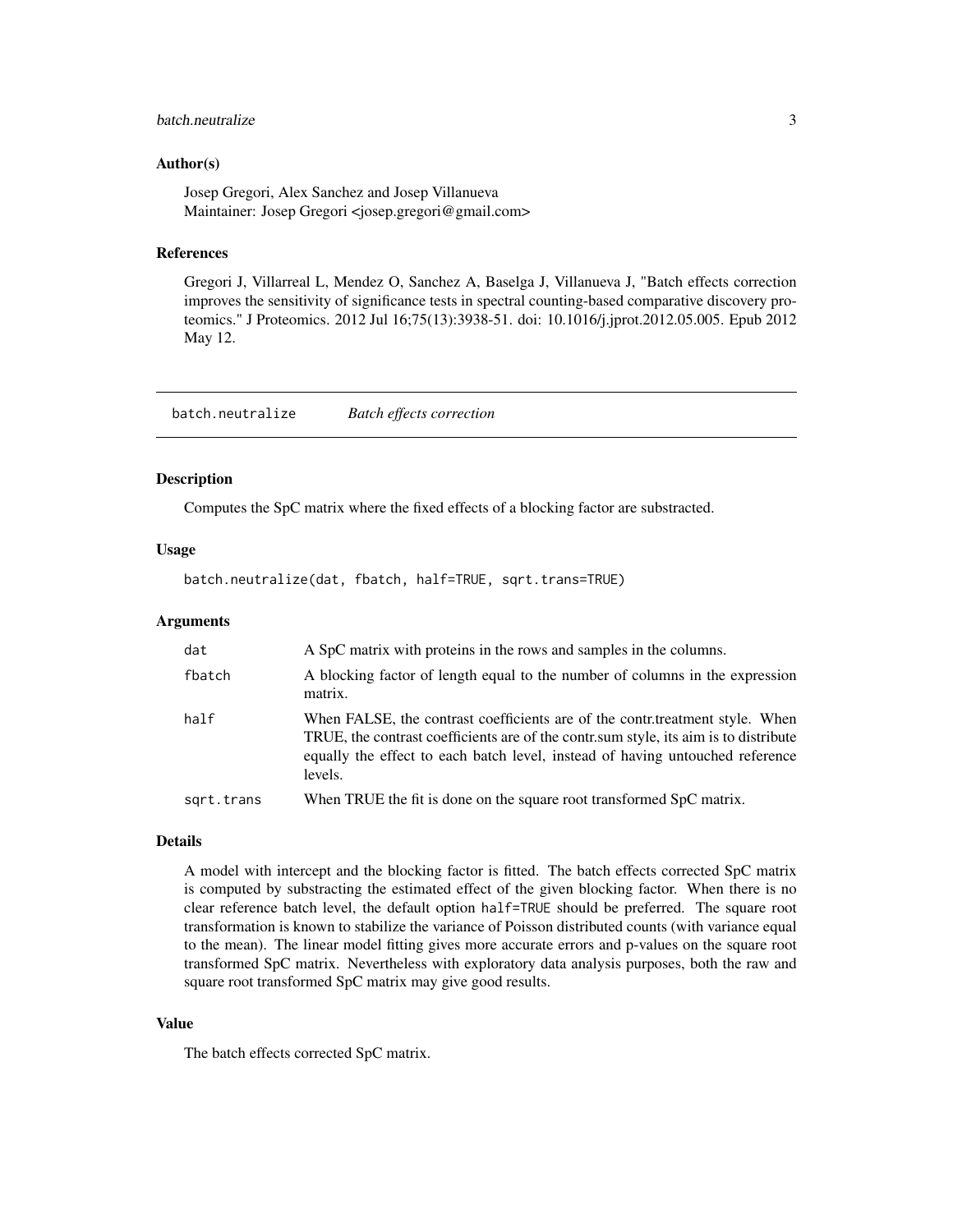#### <span id="page-3-0"></span>Author(s)

Josep Gregori

# See Also

The [MSnSet](#page-0-0) class documentation and [normalize](#page-0-0)

#### Examples

```
data(msms.dataset)
msnset <- pp.msms.data(msms.dataset)
### Plot the PCA on the two first PC, and colour by treatment level
ftreat <- pData(msnset)$treat
counts.pca(msnset, facs=ftreat, do.plot=TRUE, snms=as.character(ftreat))
### Correct the batch effects
spcm <- exprs(msnset)
fbatch <- pData(msnset)$batch
spcm2 <- batch.neutralize(spcm, fbatch, half=TRUE, sqrt.trans=TRUE)
### Plot the PCA on the two first PC, and colour by treatment level
### to visualize the improvement.
exprs(msnset) <- spcm2
counts.pca(msnset, facs=ftreat, do.plot=TRUE, snms=as.character(ftreat))
### Incidence of the correction
summary(as.vector(spcm-spcm2))
plot(density(as.vector(spcm-spcm2)))
```

| count.stats | Summary of statistics of spectral counts by sample in the dataset |
|-------------|-------------------------------------------------------------------|
|             |                                                                   |

#### Description

Computes the number of proteins identified, the total spectral counts, and a summary of each sample

#### Usage

```
count.stats(msnset)
```
#### Arguments

msnset A MSnSet with spectral counts in the expression matrix.

# Value

A data frame with one row by sample and with variables:

| proteins | Number of identified proteins in sample. |
|----------|------------------------------------------|
| counts   | Total spectral counts in sample          |
| min      | Min spectral counts                      |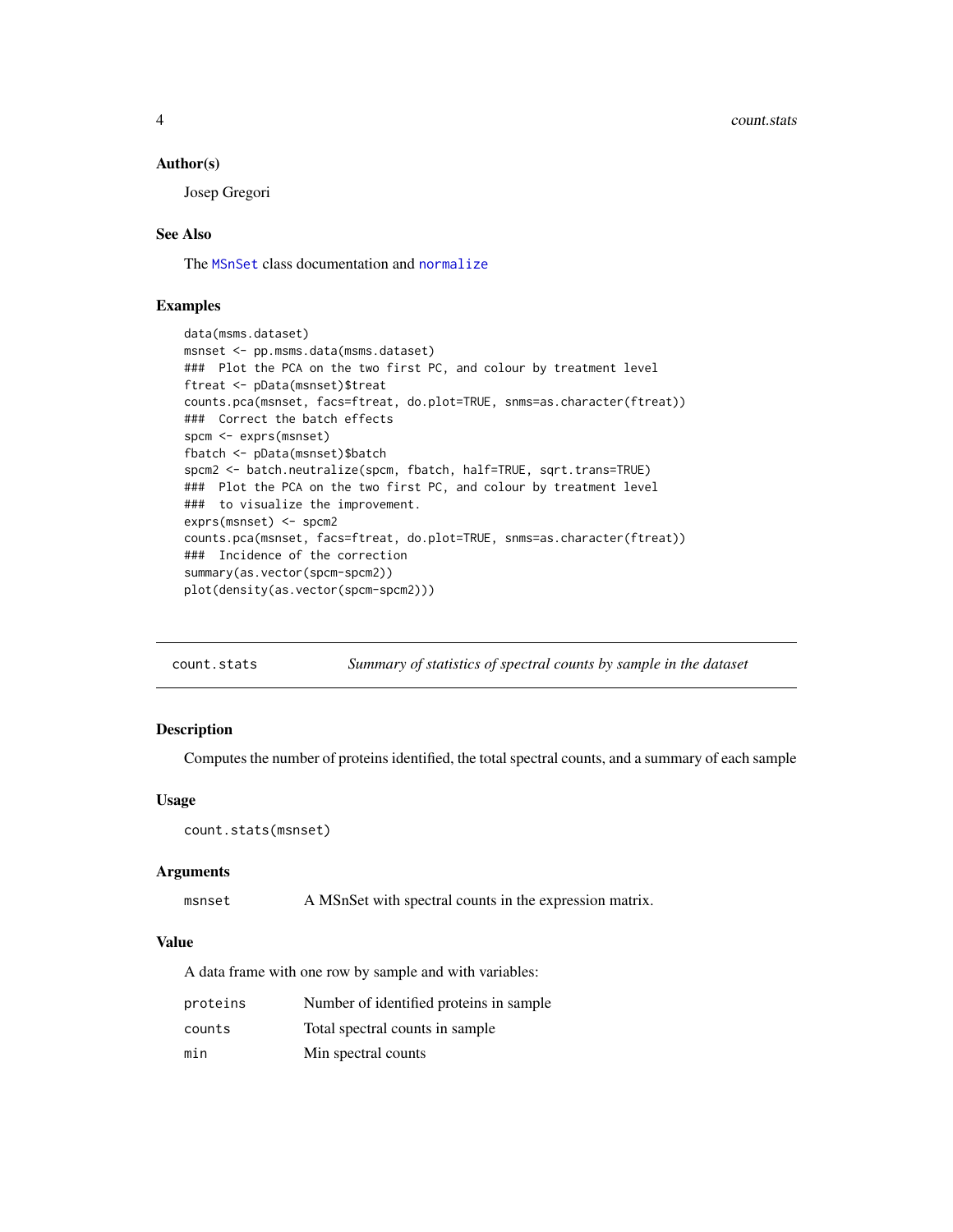#### <span id="page-4-0"></span>counts.hc 5

| lwh | Tukey's lower hinge spectral counts |
|-----|-------------------------------------|
| med | Median spectral counts              |
| hgh | Tukey's upper hinge spectral counts |
| max | Max spectral counts                 |

# Author(s)

Josep Gregori

#### See Also

[MSnSet](#page-0-0), [fivenum](#page-0-0)

#### Examples

```
data(msms.dataset)
msnset <- pp.msms.data(msms.dataset)
res <- count.stats(msnset)
res
```
counts.hc *Hierarchical clustering on an spectral counts matrix.*

# Description

Hierarchical clustering of samples in an spectral counts matrix, coloring tree branches according to factor levels.

# Usage

```
counts.hc(msnset, do.plot=TRUE, facs=NULL, wait=TRUE)
```
#### Arguments

| msnset  | A MSnSet with spectral counts in the expression matrix.                                                                                                                                                                                                                  |
|---------|--------------------------------------------------------------------------------------------------------------------------------------------------------------------------------------------------------------------------------------------------------------------------|
| do.plot | A logical indicating whether to plot the dendrograms.                                                                                                                                                                                                                    |
| facs    | NULL, or a data frame with factors. See details below.                                                                                                                                                                                                                   |
| wait    | This function may draw different plots, one by given factor in facs. When in<br>interactive mode the default is to wait for confirmation before proceeding to the<br>next plot. When wait is FALSE and R in interactive mode, instructs not to wait<br>for confirmation. |

# Details

The hierarchical clustering is done by means of hclust with default parameters. If do.plot is TRUE, a dendrogram is plotted for each factor, with branches colored as per factor level. If facs is NULL then the factors are taken from pData(msnset).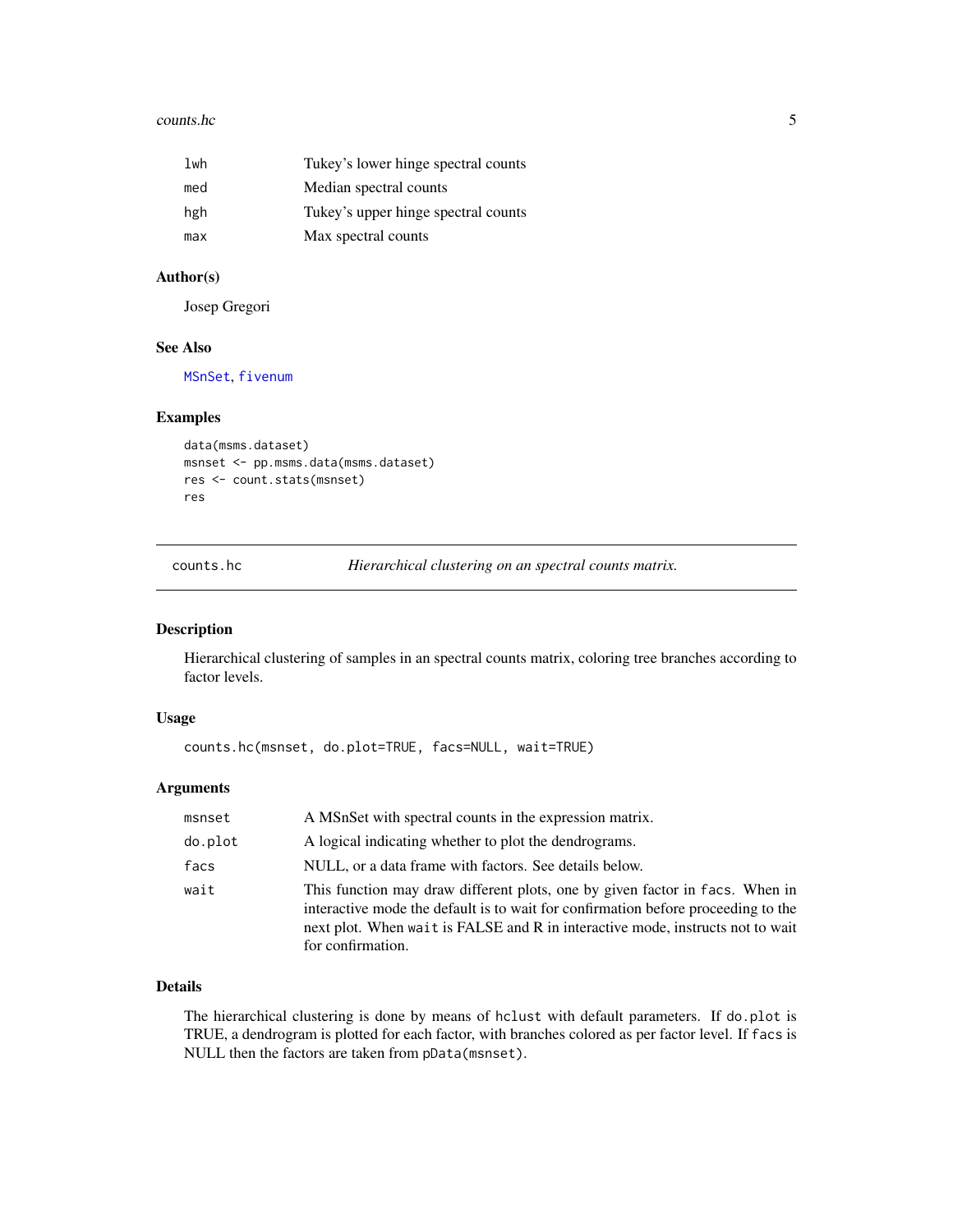#### <span id="page-5-0"></span>Value

Invisibly returns the the value obtained from hclust.

#### Author(s)

Josep Gregori

# See Also

[MSnSet](#page-0-0), [hclust](#page-0-0)

# Examples

```
data(msms.dataset)
msnset <- pp.msms.data(msms.dataset)
hc <- counts.hc(msnset)
str(hc)
```
counts.heatmap *Heatmap of an spectral counts matrix.*

# Description

Heatmap showing the clustering of proteins and samples in a matrix of spectral counts

#### Usage

counts.heatmap(msnset,etit=NULL,fac=NULL,to.pdf=FALSE)

#### Arguments

| msnset | A MSnSet with spectral counts in the expression matrix.           |
|--------|-------------------------------------------------------------------|
| etit   | The root name of the pdf file names where the heatmaps are sent.  |
| fac    | A factor which is used for the column color bar.                  |
| to.pdf | A logical indicating whether the heatmaps are sent to a pdf file. |

#### Details

A heatmap of the msnset expression matrix is plot. If to.pdf is TRUE two heatmaps are plot, the first is fitted on an A4 page, the second is plotted with 3mm by row, allocating enough height to make the rownames readable. If fac is not NULL then a column color bar will show the levels of the factor. If to.pdf is TRUE the heatmaps are sent to pdf files whose names are the concatenation of etit and "-HeatMap.pdf" and "-FullHeatMap.pdf", otherwise etit has no effect.

### Value

No value is returned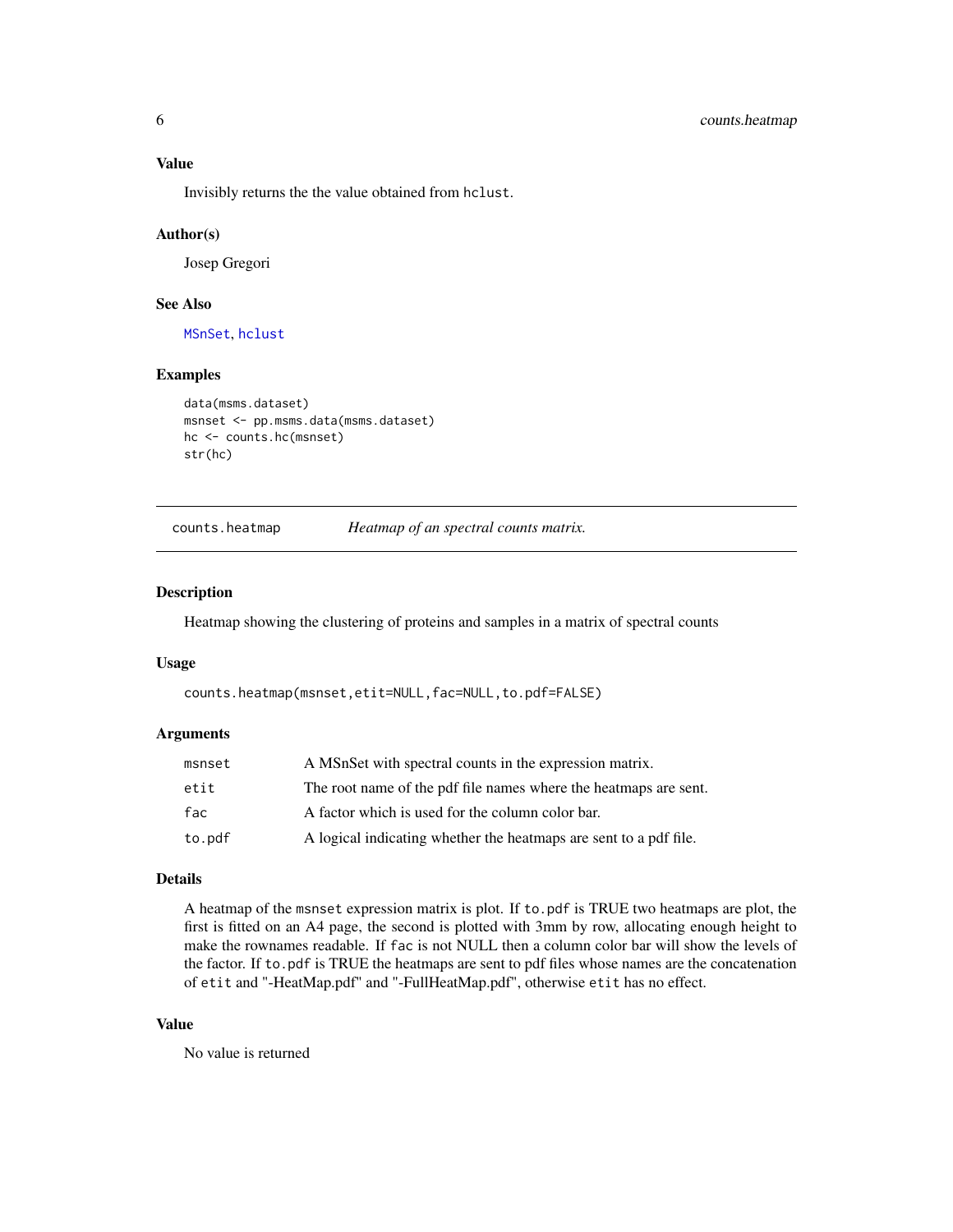# <span id="page-6-0"></span>counts.pca 7

#### Author(s)

Josep Gregori

# See Also

[MSnSet](#page-0-0), [heatmap](#page-0-0) and [heatmap.2](#page-0-0)

#### Examples

```
data(msms.dataset)
msnset <- pp.msms.data(msms.dataset)
counts.heatmap(msnset,fac = pData(msnset)$treat)
```
counts.pca *Principal components analysis of an spectral counts matrix.*

# Description

A summary and different plots are given as a result of principal components analysis of an spectral counts matrix.

#### Usage

counts.pca(msnset, facs = NULL, do.plot = TRUE, snms = NULL, wait = TRUE)

#### Arguments

| msnset  | A MSnSet with spectral counts in the expression matrix.                                                                                                                                                                                                                  |
|---------|--------------------------------------------------------------------------------------------------------------------------------------------------------------------------------------------------------------------------------------------------------------------------|
| do.plot | A logical indicating whether to plot the PCA PC1/PC2 map.                                                                                                                                                                                                                |
| facs    | NULL or a data frame with factors. See details below.                                                                                                                                                                                                                    |
| snms    | Character vector with sample short names to be plotted. If NULL then 'Xnn' is<br>plotted where 'nn' is the column number in the datset.                                                                                                                                  |
| wait    | This function may draw different plots, one by given factor in facs. When in<br>interactive mode the default is to wait for confirmation before proceeding to the<br>next plot. When wait is FALSE and R in interactive mode, instructs not to wait<br>for confirmation. |

### Details

The spectral counts matrix is decomposed by means of prcomp. If do.plot is TRUE, a plot is generated for each factor showing the PC1/PC2 samples map, with samples colored as per factor level. If facs is NULL then the factors are taken from pData(msnset).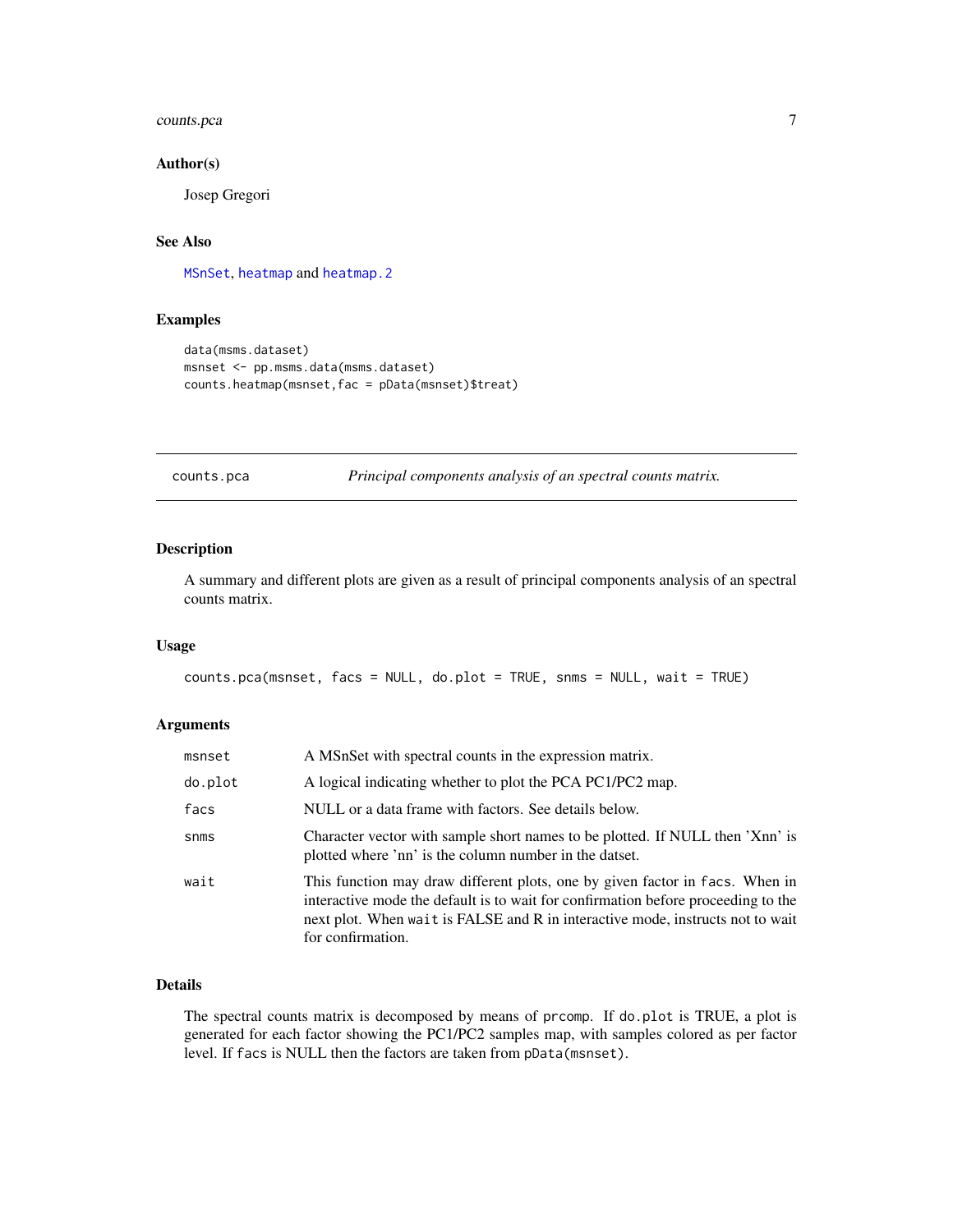# <span id="page-7-0"></span>Value

Invisibly returns a list with values:

| рса     | The return value obtained from prcomp.                                   |
|---------|--------------------------------------------------------------------------|
| pc.vars | The percentage of variability corresponding to each principal component. |

# Author(s)

Josep Gregori

# See Also

[MSnSet](#page-0-0), [prcomp](#page-0-0)

# Examples

```
data(msms.dataset)
msnset <- pp.msms.data(msms.dataset)
lst <- counts.pca(msnset)
str(lst)
print(lst$pc.vars[,1:4])
```
disp.estimates *Residual dispersion estimates*

# Description

Estimates the residual dispersion of each row of a spectral counts matrix as the ratio residual variance to mean of mean values by level, for each factor in facs. Different plots are drawn to help in the interpretation of the results.

### Usage

disp.estimates(msnset, facs=NULL, do.plot=TRUE, etit=NULL, to.pdf=FALSE, wait=TRUE)

# Arguments

| msnset  | A MSnSet with spectral counts in the expression matrix.                                                                                                                                                                                                                                                     |
|---------|-------------------------------------------------------------------------------------------------------------------------------------------------------------------------------------------------------------------------------------------------------------------------------------------------------------|
| facs    | A factor or a data frame with factors.                                                                                                                                                                                                                                                                      |
| do.plot | A logical indicating whether to produce dispersion distribution plots.                                                                                                                                                                                                                                      |
| etit    | Root name of the pdf file where to send the plots.                                                                                                                                                                                                                                                          |
| to.pdf  | A logical indicating whether a pdf file should be produced.                                                                                                                                                                                                                                                 |
| wait    | This function draws different plots, two by given factor in facs. When in inter-<br>active mode and to .pdf FALSE, the default is to wait for confirmation before<br>proceeding to the next plot. When wait is FALSE and R in interactive mode<br>and to pdf FALSE, instructs not to wait for confirmation. |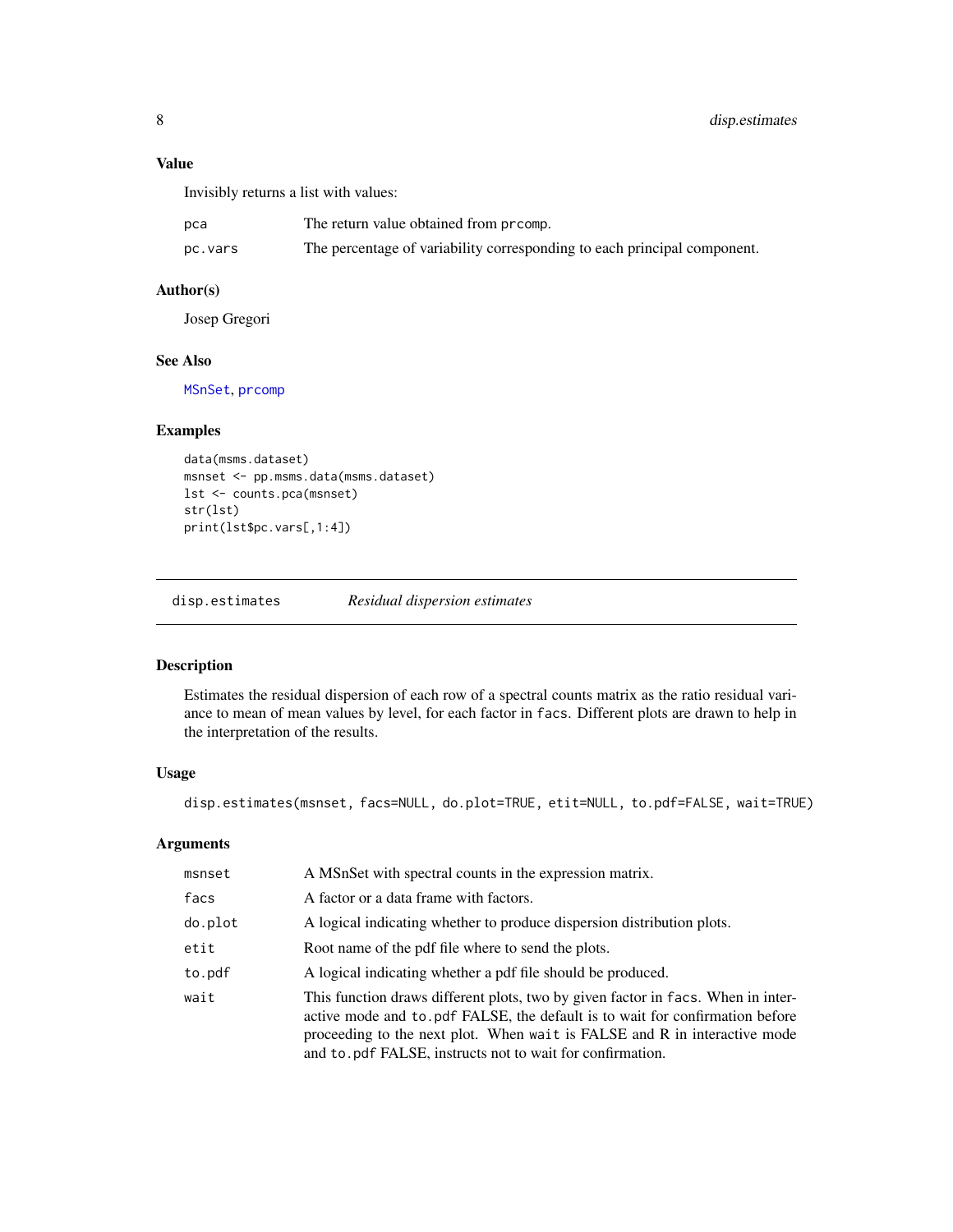#### <span id="page-8-0"></span>filter.flags 9

#### Details

Estimates the residual dispersion of each protein in the spectral counts matrix, for each factor in facs, and returns the quantiles at  $c(0.25, 0.5, 0.75, 0.9, 0.95, 0.99, 1)$  of the distribution of dispersion values for each factor. If facs is NULL the factors are taken from pData(msnset). If do.plot is TRUE this function produces a density plot of dispersion values, and the scatterplot of residual variance vs mean values, in log10 scale. If do.pdf is TRUE etit provides the root name for the pdf file name, ending with "-DispPlots.pdf". If etit is NULL a default value of "MSMS" is provided. A different set of plots is produced for each factor in facs.

#### Value

Invisibly returns a matrix with the quantiles at  $c(0.25, 0.5, 0.75, 0.9, 0.95, 0.99, 1)$  of the residual dispersion estimates. Each row has the residual dispersion values attribuable to each factor in facs.

# Author(s)

Josep Gregori

# Examples

```
data(msms.dataset)
msnset <- pp.msms.data(msms.dataset)
disp.q <- disp.estimates(msnset)
disp.q
```

| filter.flags | Flag proteins with a minimum signal and/or sufficient dispersion. |  |  |  |
|--------------|-------------------------------------------------------------------|--|--|--|
|              |                                                                   |  |  |  |

# Description

In general the spectral counts (SpC) matrix of a LC-MS/MS experiment is a sparse matrix, where most of the features have very low signal. Besides, the features with low variance to mean ratio (dispersion) will be scarcely informative in a biomarker discovery experiment. Given a minimum number of spectral counts and/or a fraction of the features to be excluded by low dispersion, this function returns a vector of logicals flagging all features with values above the given thresholds.

#### Usage

```
filter.flags(data,minSpC=2,frac.out=0.4)
```
#### Arguments

| data     | A SpC matrix with proteins in the rows and samples in the columns.                                               |
|----------|------------------------------------------------------------------------------------------------------------------|
| minSɒC   | All features with SpC below this threshold will be flagged as FALSE.                                             |
| frac.out | The fraction of features to be excluded, with the lowest observed dispersion.<br>These will be flagged as FALSE. |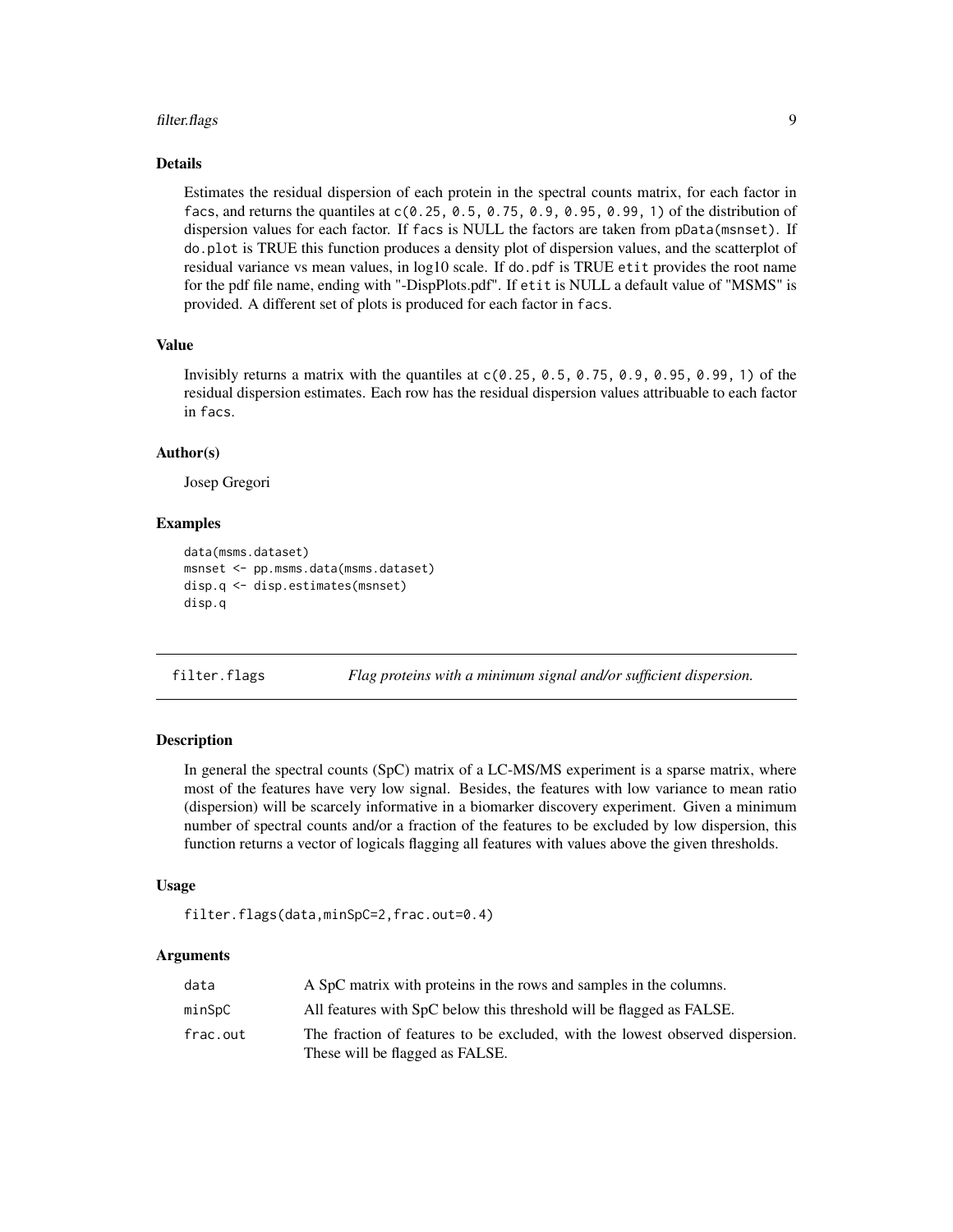# <span id="page-9-0"></span>Details

The less informative features in a SpC matrix are flagged as FALSE. Those with high enough signal and dispersion are flagged as TRUE. This vector of logicals may be used to filter the SpC matrix which is used in plots where only the relevant informattion matters, and where the high number of 0 may distort the plot and difficult its interpretation.

# Value

A vector of logical values.

# Author(s)

Josep Gregori

#### Examples

```
data(msms.dataset)
fraction <-0.3msnset <- pp.msms.data(msms.dataset)
flags <- filter.flags(exprs(msnset),minSpC=2,frac.out=fraction)
cat("\nNumber of informative features:",sum(flags),"\n")
```
gene.table *Gene symbols associated to protein accessions*

#### Description

Given a character vector with protein accessions, and a character vector with protein descriptions including gene symbols, returns a character vector with gene symbols whose names are the protein accessions. A character pattern should also be given to match the gene symbols.

#### Usage

```
gene.table(Accession, Protein, patt = "GN=[A-Z0-9_]*", off = 3)
```
# Arguments

| Accession | A character vector with protein accessions                                       |
|-----------|----------------------------------------------------------------------------------|
| Protein   | A character vector of protein descriptions including gene name symbols.          |
| patt      | A character pattern to match the gene symbol within the protein description.     |
| off       | Offset from the first character in the pattern corresponding to the gene symbol. |

### Details

NA is inserted where no match is found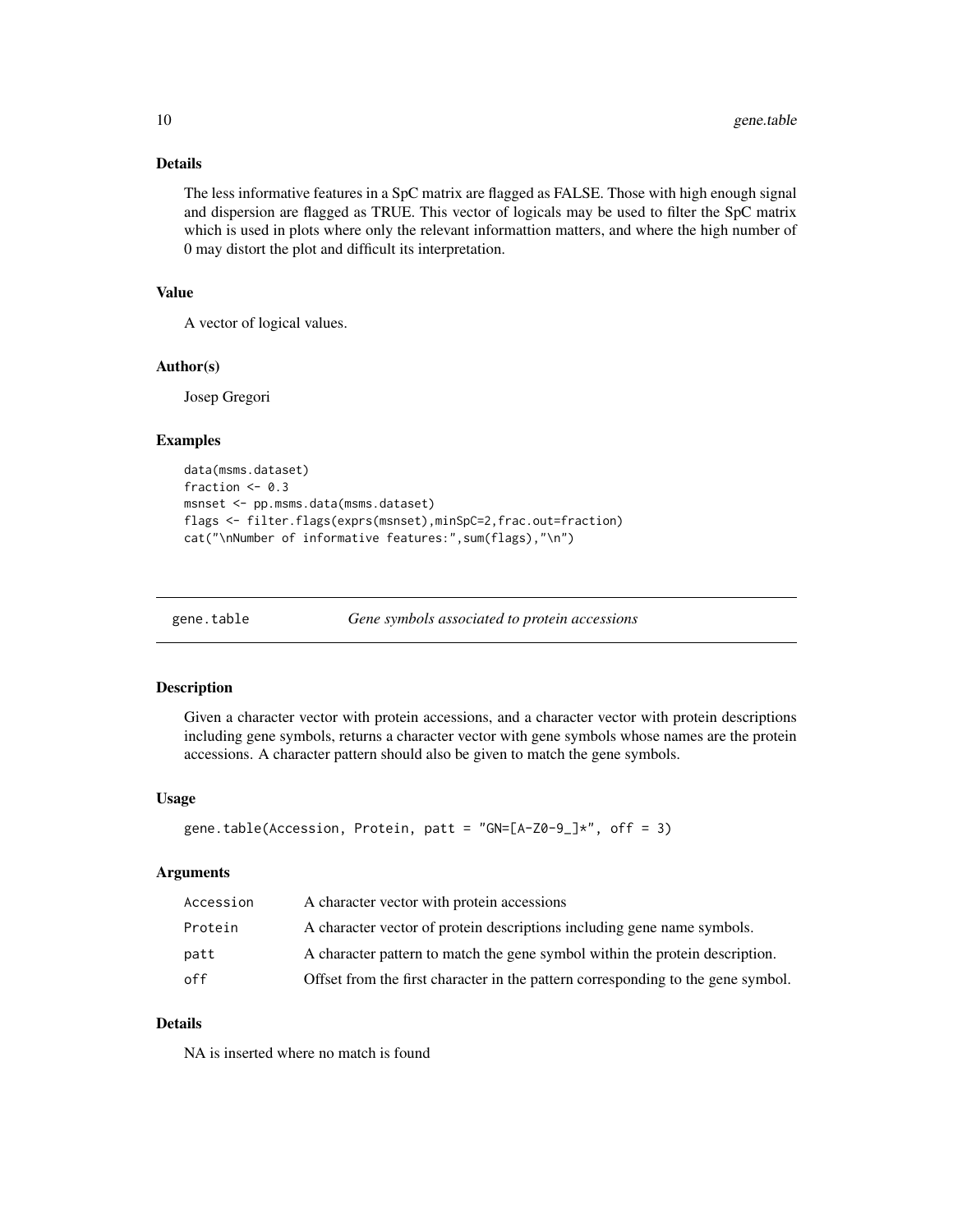#### <span id="page-10-0"></span>msms.dataset 11

# Value

A character vector with gene symbols, whose names are the corresponding protein accessions.

#### Author(s)

Josep Gregori

#### Examples

```
data(pnms)
head(pnms)
gene.smb <- gene.table(pnms$Accession,pnms$Proteins)
head(gene.smb)
```
msms.dataset *LC-MS/MS dataset*

#### Description

A MSnSet with a spectral counts matrix as expression and two factors in the phenoData. The spectral counts matrix has samples in the columns, and proteins in the rows. The factors give the treatment and batch conditions of each sample in the dataset.

#### Usage

```
data(msms.dataset)
```
# Format

A MSnSet

#### References

Josep Gregori, Laura Villarreal, Olga Mendez, Alex Sanchez, Jose Baselga, Josep Villanueva, "Batch effects correction improves the sensitivity of significance tests in spectral counting-based comparative discovery proteomics." J Proteomics. 2012 Jul 16;75(13):3938-51. doi: 10.1016/j.jprot.2012.05.005. Epub 2012 May 12.

Laurent Gatto and Kathryn S. Lilley, MSnbase - an R/Bioconductor package for isobaric tagged mass spectrometry data visualization, processing and quantitation, Bioinformatics 28(2), 288-289 (2012).

#### See Also

See [MSnSet](#page-0-0) for detail on the class, and the exprs and pData accessors.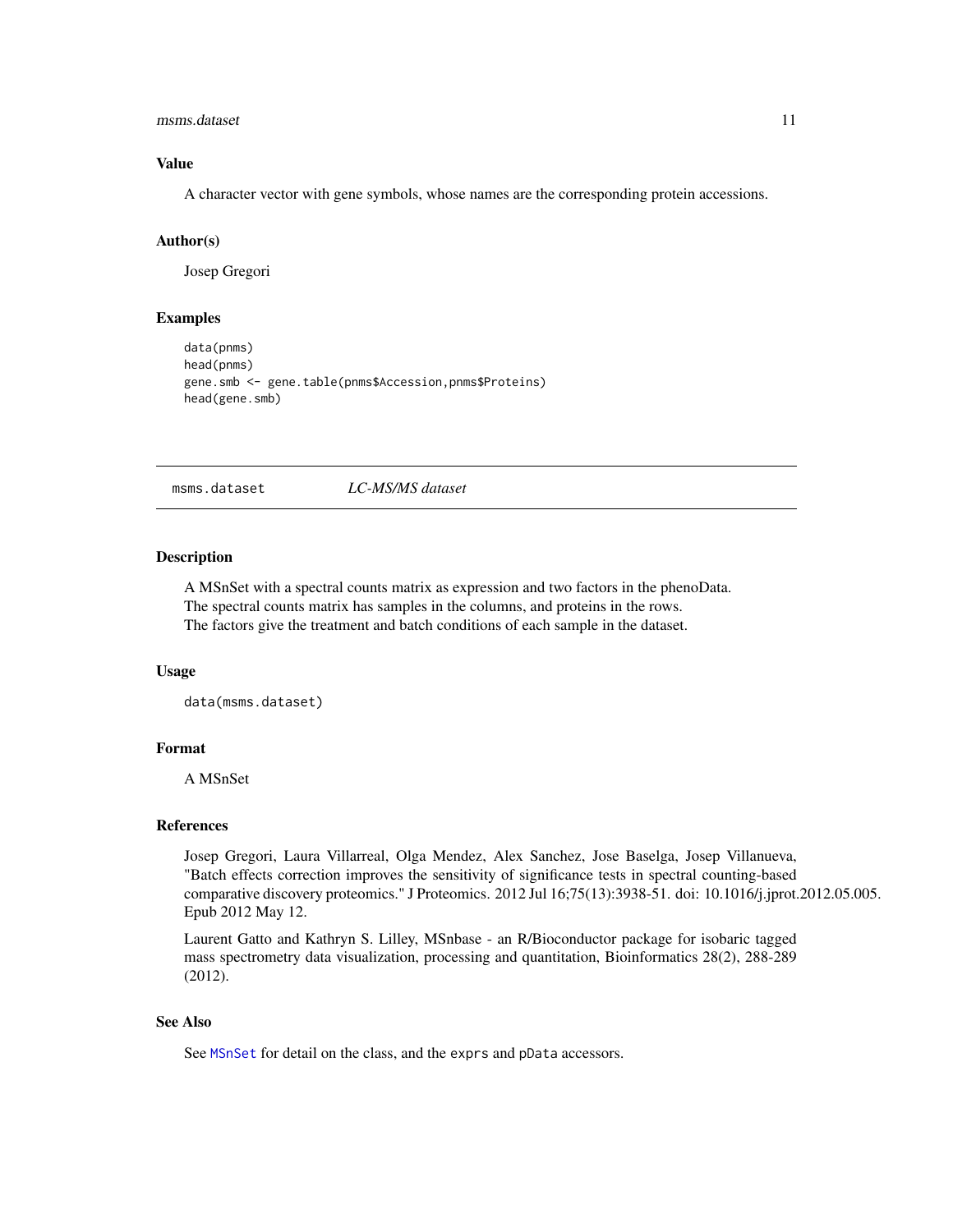# <span id="page-11-0"></span>Examples

```
data(msms.dataset)
msms.dataset
dim(msms.dataset)
head(exprs(msms.dataset))
head(pData(msms.dataset))
table(pData(msms.dataset)$treat)
table(pData(msms.dataset)$batch)
table(pData(msms.dataset)$treat, pData(msms.dataset)$batch)
```
norm.counts *Spectral counts matrix normalization*

# Description

An spectral counts matrix is normalized by means of a set of samples divisors.

# Usage

```
norm.counts(msnset, div)
```
# Arguments

| msnset | A MSnSet with spectral counts in the expression matrix. |
|--------|---------------------------------------------------------|
| div    | A vector of divisors by sample                          |

#### Details

Each column in the data matrix is divided by the corresponding divisor to obtain the normalizad matrix.

# Value

A MSnSet object with the normalized spectral counts.

# Author(s)

Josep Gregori

# See Also

The [MSnSet](#page-0-0) class documentation and [normalize](#page-0-0)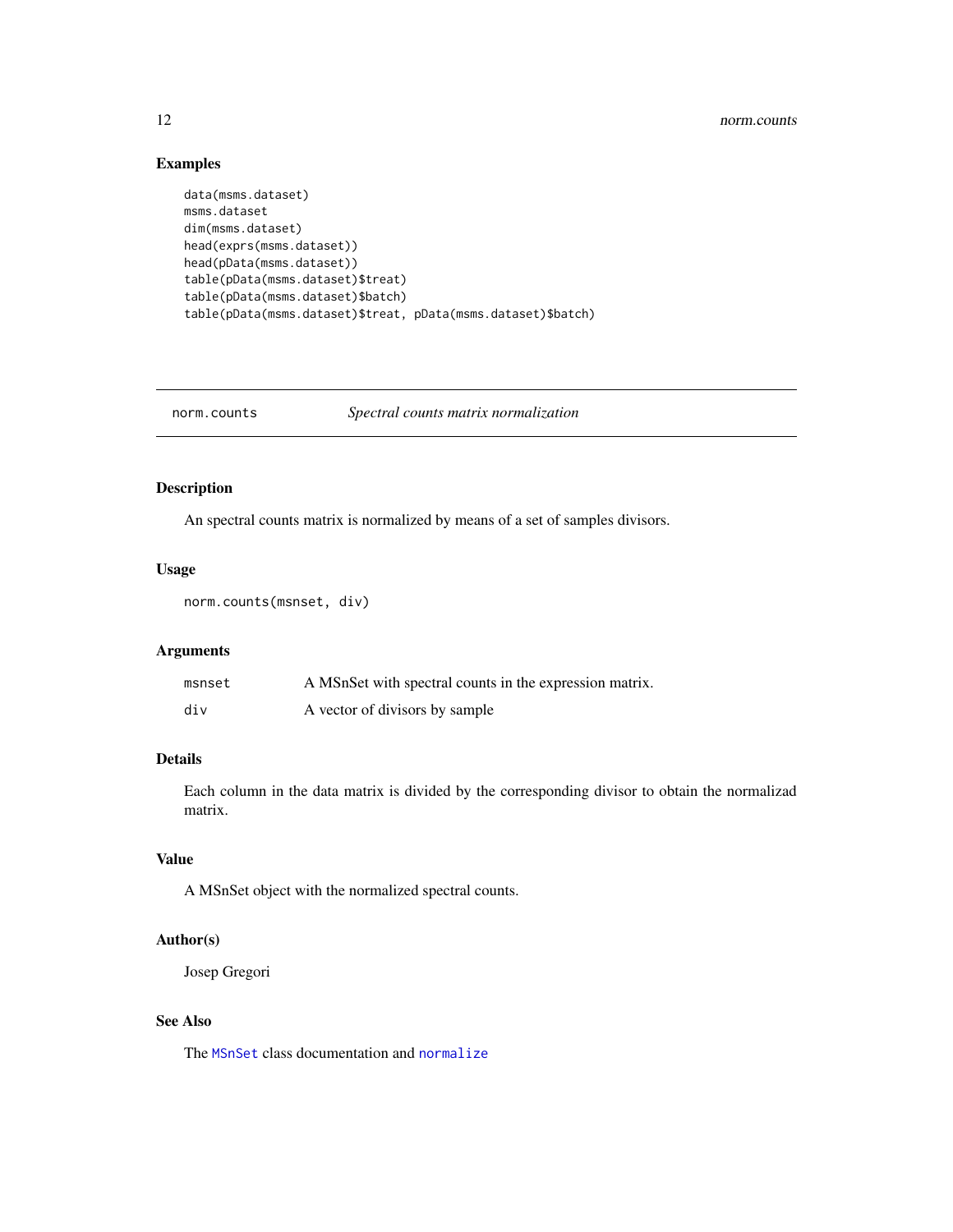#### <span id="page-12-0"></span>pnms and the contract of the contract of the contract of the contract of the contract of the contract of the contract of the contract of the contract of the contract of the contract of the contract of the contract of the c

#### Examples

```
data(msms.dataset)
msnset <- pp.msms.data(msms.dataset)
(tspc <- apply(exprs(msnset),2,sum))
div <- tspc/median(tspc)
e.norm <- norm.counts(msnset, div)
apply(exprs(e.norm),2,sum)
e.norm
```
pnms *Accessions and gene symbols*

# Description

A data frame with accessions in one column, and protein description including gene symbols in the second column.

#### Usage

data(pnms)

#### Format

A data frame with 1160 observations on the following 2 variables.

Accession a character vector with the protein accessions

Proteins a character vector with a description of each protein, including the gene symbol

#### Examples

data(pnms) str(pnms) head(pnms)

pp.msms.data *Spectral counts matrix pre-processing*

# Description

Given a MSnSet, possibly subsetted from a bigger dataset, removes the all zero rows, and those whith row names (accessions) ending with '-R' in the corresponding expression matrix. NAs are replaced by zeroes, as usually a NA in a spectral counts matrix corresponds to a proteint not identified in a sample.

#### Usage

pp.msms.data(msnset)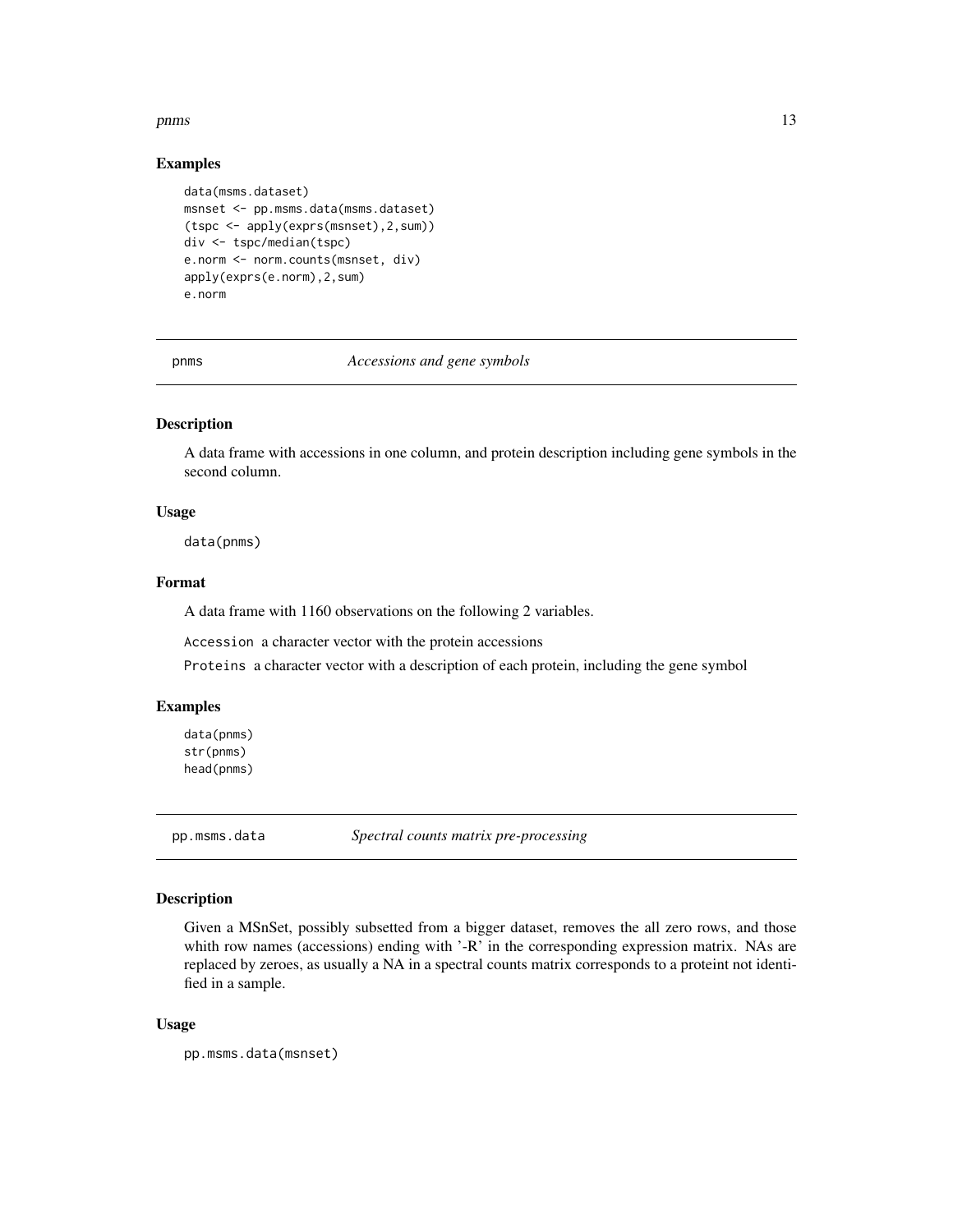#### <span id="page-13-0"></span>Arguments

msnset A MSnSet with spectral counts in the expression matrix.

#### Details

An '-R' protein corresponds to an artefactual identification. Rows with all zeros are uninformative and may give rise to errors in the analysis. A NA is understood as a unidintified protein in a sample.

# Value

Returns an updated MSnSet object. Its processingData slot shows that the object has been processed by pp.msms.data

#### Author(s)

Josep Gregori

# See Also

[MSnSet](#page-0-0)

# Examples

```
data(msms.dataset)
dim(msms.dataset)
msnset <- pp.msms.data(msms.dataset)
dim(msnset)
```
spc.barplots *Set of SpC barplots by sample*

# Description

Draws bars of height proportional to the sample size of each column in a SpC matrix. The sizes are scaled to the median of the total SpC by sample.

#### Usage

```
spc.barplots(msms.counts,fact=NULL,...)
```
#### Arguments

| msms.counts             | A SpC matrix with proteins in the rows and samples in the columns.                                                                       |
|-------------------------|------------------------------------------------------------------------------------------------------------------------------------------|
| fact                    | NULL or a factor of length equal to the number of columns in the expression<br>matrix. If provided the bars are colored by factor level. |
| $\cdot$ $\cdot$ $\cdot$ | Extra parameters passed to the plot function.                                                                                            |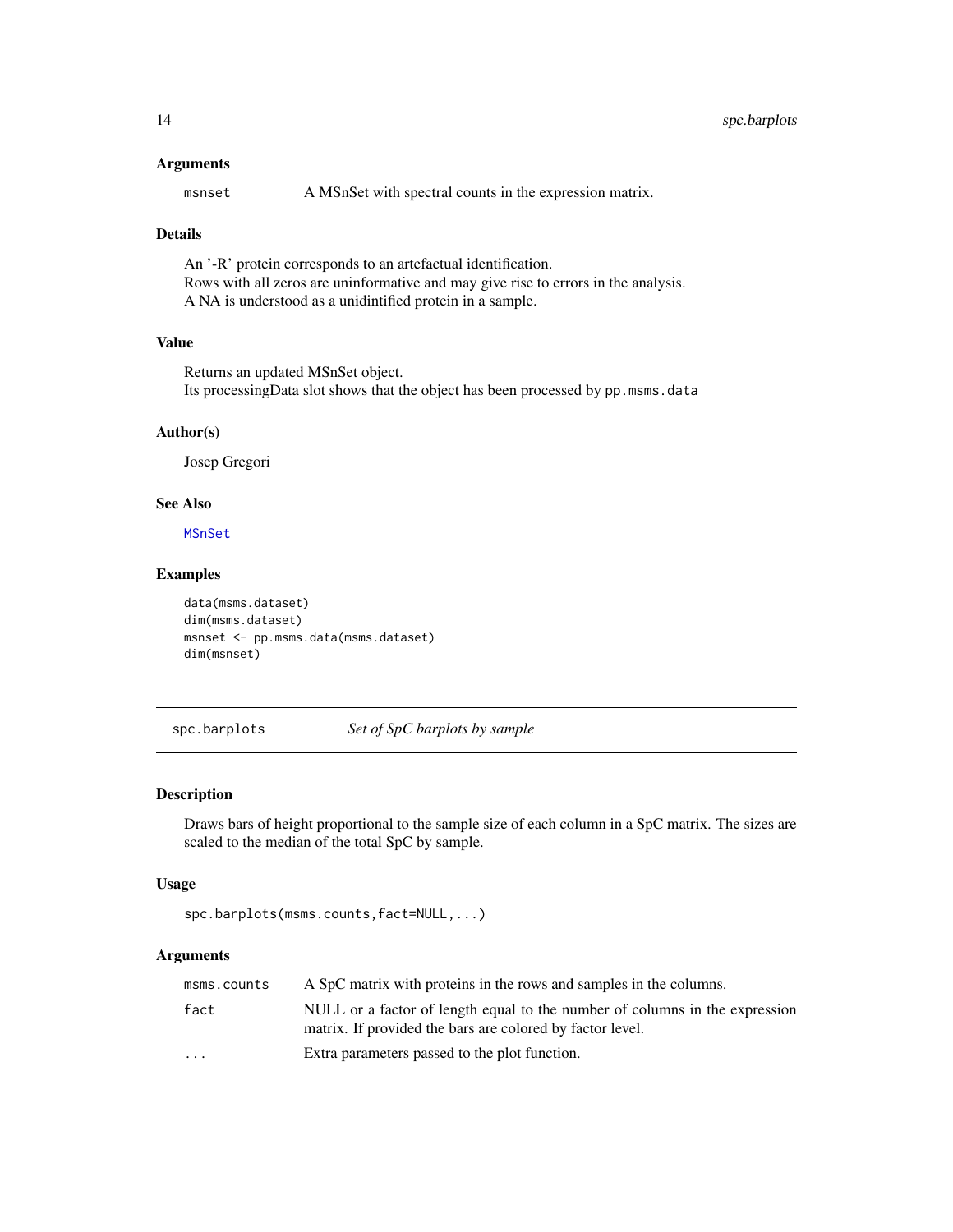<span id="page-14-0"></span>spc.boxplots 15

# Details

# Author(s)

Josep Gregori

#### Examples

```
data(msms.dataset)
spc.barplots(exprs(msms.dataset),fact=pData(msms.dataset)[,1],
     main="UPS1 200fm vs 600fm")
```
spc.boxplots *Set of SpC boxplots by sample*

# Description

Draws a boxplot for each column (sample) in a SpC matrix. The SpC are previosly transformed by log2, with an offset of 0.1. If a factor is provided the boxplots are colored by factor level to better visualize the differences.

#### Usage

spc.boxplots(msms.counts,fact=NULL,minSpC=2,...)

#### Arguments

| msms.counts | A SpC matrix with proteins in the rows and samples in the columns.                                                                           |
|-------------|----------------------------------------------------------------------------------------------------------------------------------------------|
| minSpC      | All matrix cells with values below this threshold are excluded.                                                                              |
| fact        | NULL or a factor of length equal to the number of columns in the expression<br>matrix. If provided the boxplots are colored by factor level. |
| .           | Extra parameters passed to the plot function.                                                                                                |

# Details

More informative plots are obtained when excluding the cells with values below 2, the default for minSpC.

# Author(s)

Josep Gregori

#### Examples

```
data(msms.dataset)
spc.boxplots(exprs(msms.dataset),fact=pData(msms.dataset)[,1],
     main="UPS1 200fm vs 600fm")
```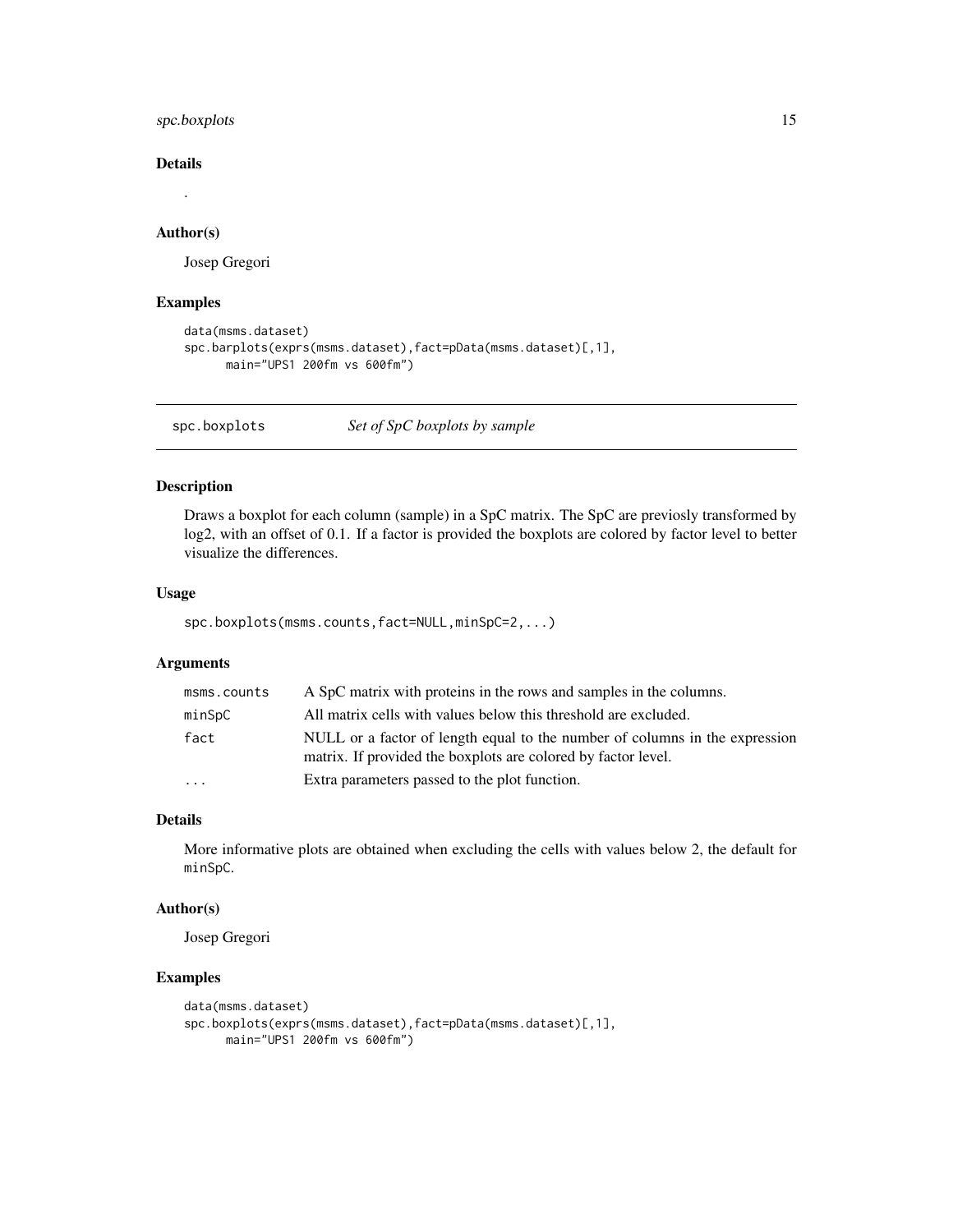<span id="page-15-0"></span>

# Description

Draws superposed density plots, one for each column (sample) in a SpC matrix. The SpC are previosly transformed by log2, with an offset of 0.1. If a factor is provided the density curves are colored by factor level to better visualize the differences.

# Usage

spc.densityplots(msms.counts,fact=NULL,minSpC=2,...)

# Arguments

| msms.counts | A SpC matrix with proteins in the rows and samples in the columns.                                                                                 |
|-------------|----------------------------------------------------------------------------------------------------------------------------------------------------|
| minSpC      | All matrix cells with values below this threshold are excluded.                                                                                    |
| fact        | NULL or a factor of length equal to the number of columns in the expression<br>matrix. If provided the density curves are colored by factor level. |
| $\ddotsc$   | Extra parameters passed to the plot function.                                                                                                      |

#### Details

More informative plots are obtained when excluding the cells with values below 2, the default for minSpC.

#### Author(s)

Josep Gregori

# Examples

```
data(msms.dataset)
spc.densityplots(exprs(msms.dataset),fact=pData(msms.dataset)[,1],
     main="UPS1 200fm vs 600fm")
```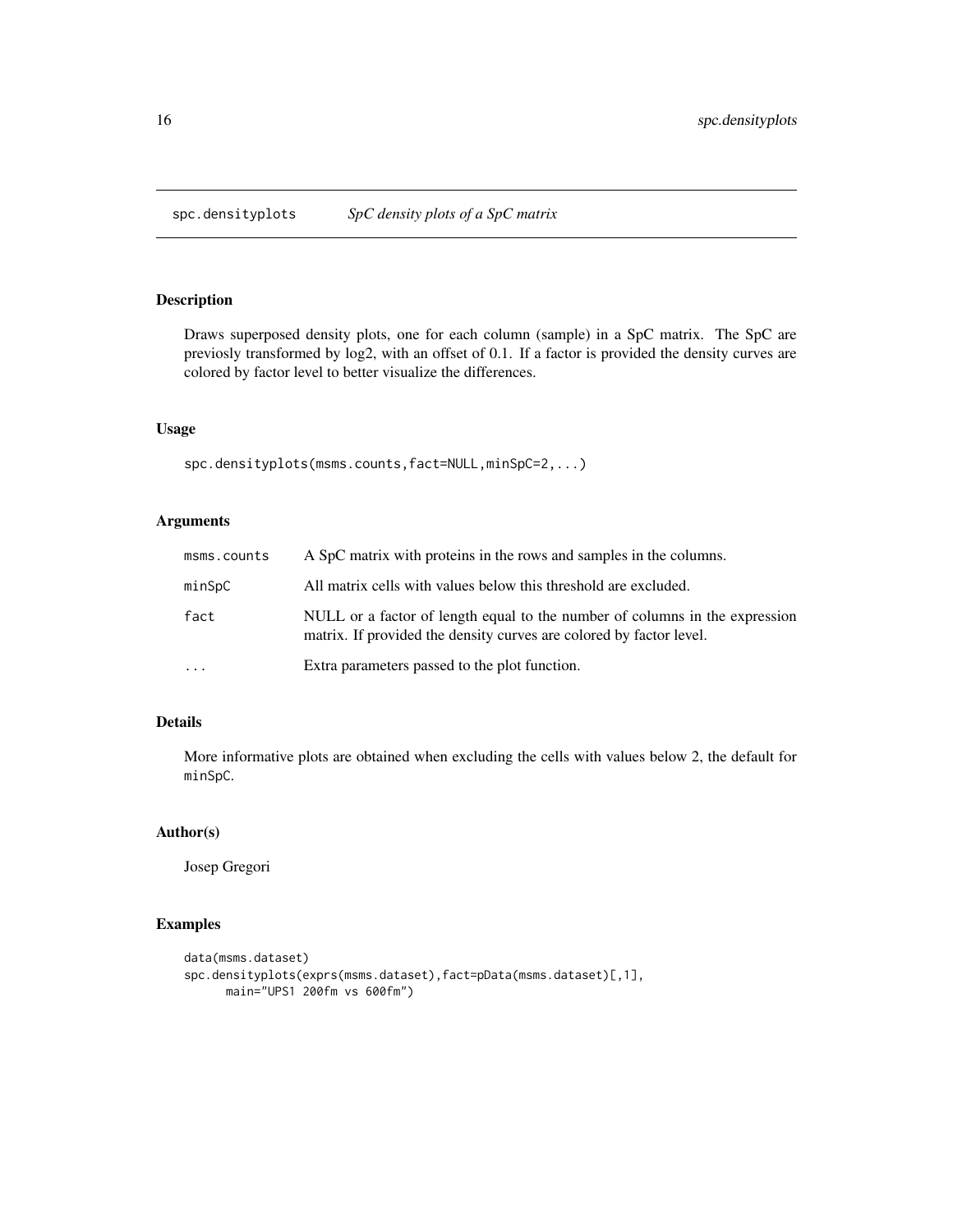<span id="page-16-0"></span>

# Description

Given a SpC matrix and a two levels factor, draws a scatterplot with SpC means of one condition in the x axis and SpC means of the second condition in the y axis.

#### Usage

spc.scatterplot(msms.counts, treat, trans="log2", minSpC=2, minLFC=1, ...)

# Arguments

| msms.counts | A SpC matrix with proteins in the rows and samples in the columns.                                                                               |  |  |
|-------------|--------------------------------------------------------------------------------------------------------------------------------------------------|--|--|
| treat       | A two level factor of length equal to the number of columns in the expression<br>matrix. The two levels represent the conditions to be compared. |  |  |
| trans       | The transformation made on the means before plotting. One among "log2",<br>"sqrt", or "none". The default is "log2".                             |  |  |
| minSpC      | Used as signal threshold.                                                                                                                        |  |  |
| minLFC      | Used as size effect threshold.                                                                                                                   |  |  |
| $\cdot$     | Extra parameters passed to the plot function.                                                                                                    |  |  |

# Details

The transformed means are plotted, one condition versus the other. The borders representing absolute log fold change 1 are drawn as dashed lines. All features with log fold change equal to or greather than minLFC and with mean SpC in the most abundant condition equal to or greather than minSpC are colored in red.

#### Author(s)

Josep Gregori

# Examples

```
data(msms.dataset)
spc.scatterplot(exprs(msms.dataset),treat=pData(msms.dataset)[,1],trans="log2",
      minSpC=2,minLFC=1,main="UPS1 200fm vs 600fm")
```